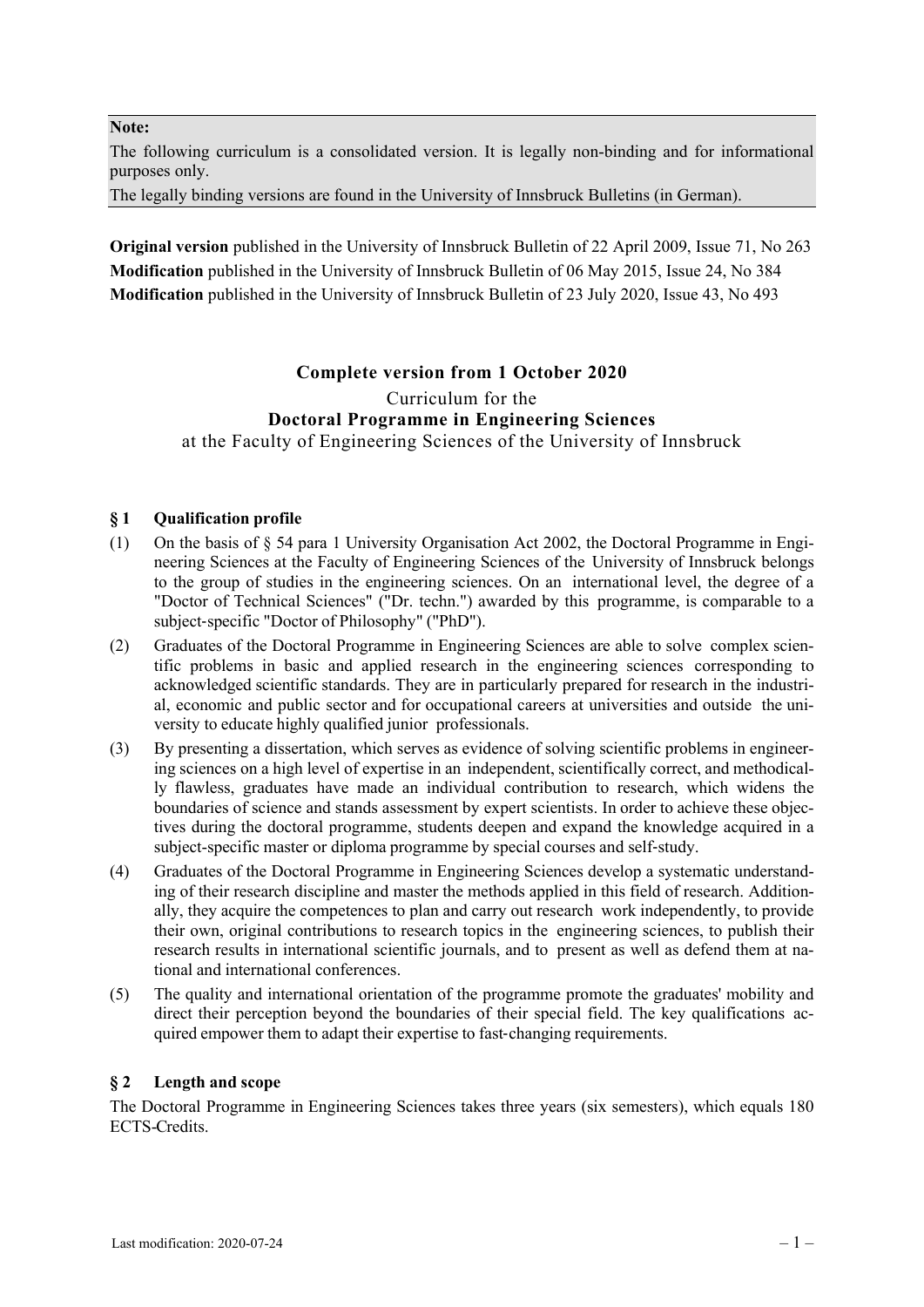# **§ 3 Admission**

- (1) Valid proof of the necessary academic level for admission to the doctoral programme must be provided. This includes proof of completion of relevant diploma or master programmes, of completion of relevant diploma or Magister programmes at a university of applied science or completion of other equivalent studies at an accredited Austrian or non-Austrian post-secondary educational institution. If equivalency is given in principle, and only a few elements are missing for full equivalency, the rector's office is entitled to combine the determination of equivalency with the obligation to pass certain examinations in the course of the doctoral programme.
- (2) Relevant studies are in any case
	- 1. the Diploma Programme Civil Engineering completed at the University of Innsbruck,
	- 2. the Master's Programme Civil and Environmental Engineering, Civil Engineering as well as Environmental Engineering completed at the University of Innsbruck,
	- 3. the joint Master's Programme Mechatronics of the University of Innsbruck and the UMIT The Health & Life Sciences University
	- 4. the Master's Programme Domotronics completed at the University of Innsbruck.

#### **§ 4 Types of courses and maximum number of students per course**

(1) Courses without continuing performance assessment:

Lectures (VO) are courses held in lecture format. They introduce the research areas, methods and schools of thought for a given subject. No maximum number of participants.

(2) Courses with continuing performance assessment:

open discourse into their research project.

- 1. Seminars (SE) provide in-depth treatment of scientific topics through students' presentations and discussion thereof. Maximum number of participants: 10
- 2. Lectures with integrated practical parts (VU) focus on the practical treatment of concrete scientific tasks that are discussed during the lecture parts of the course. No maximum number of participants for the lectures; maximum number of participants for the practical parts: 10, for laboratory and equipment tutorials the maximum number is 5.

## **§ 5 Procedure for the allotment of places in courses with a limited number of participants**

Students whose study time will be prolonged if they are not admitted are to be given priority.

## **§ 6 Compulsory and elective modules**

(1) The following compulsory modules with a total of 25 ECTS-Credits are to be taken:

| <b>Compulsory Module: Concept of Doctoral Thesis</b>                                                                                                                                                                                                                                                                                                                                                                                                                                                                                                                            | $\mathbf h$    | <b>ECTS-</b><br><b>Credits</b> |
|---------------------------------------------------------------------------------------------------------------------------------------------------------------------------------------------------------------------------------------------------------------------------------------------------------------------------------------------------------------------------------------------------------------------------------------------------------------------------------------------------------------------------------------------------------------------------------|----------------|--------------------------------|
| <b>SE Concept of Doctoral Thesis</b><br>Conveyance of rules of good scientific practices, in particular with regard<br>to scientific integrity, self-critical attitude to scientific results gained and<br>openness to critical assessment; discussion of different dissertation archi-<br>tectures (monographic vs. Cumulative) and strategies for implementation;<br>discussion of different dissertation concepts. Students become acquainted<br>with the dissertation subject, make a concept of their work and present it<br>within the course in front of the supervisor. | $\overline{2}$ | 2.5                            |
| <b>Total</b>                                                                                                                                                                                                                                                                                                                                                                                                                                                                                                                                                                    | 2              | 2.5                            |
| <b>Learning Outcomes:</b><br>Students are able to reflect on the research methods of their own subject area and position it in<br>the overall context of the field. They feel committed to the rules of good scientific practice<br>and are open to criticism of their research results. They are able to integrate insights gained in                                                                                                                                                                                                                                          |                |                                |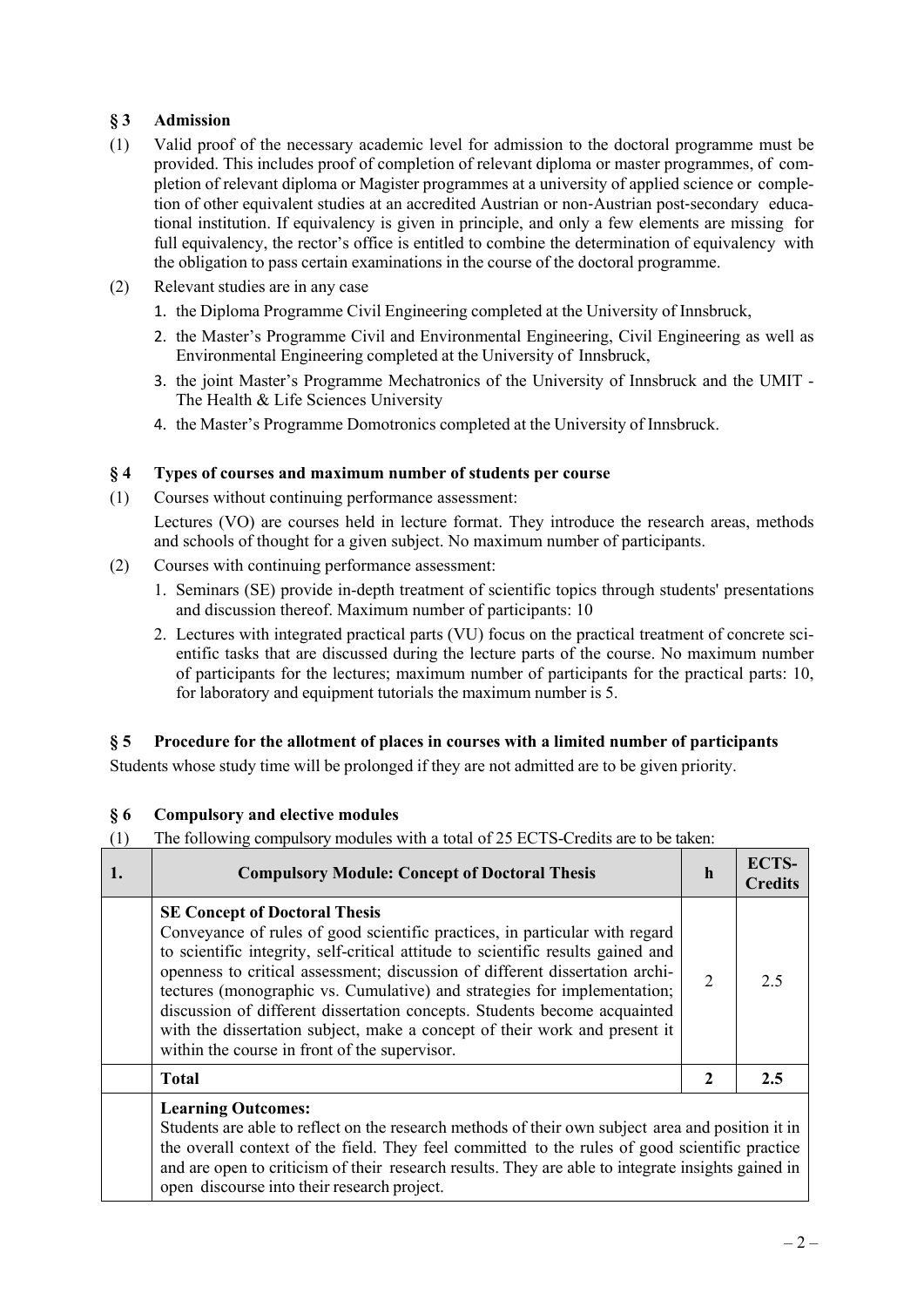| <b>Prerequisites:</b> none                                                                                                      |
|---------------------------------------------------------------------------------------------------------------------------------|
| Students are able to create a concept of doctoral thesis, to write an exposé and to present it<br>within the scope of a course. |

## 2. Compulsory Module: Scientific Methods and Presentation Skills h **ECTS Credits a. VO Publish Research Work** Build-up of publications; conveyance of publication processes, selection and assessment of the publication medium; description of the review process.  $1 \quad | \quad 2.5$ **b. SE Seminar for Doctorate Students**  Students report on the state of their dissertation in the second or third academic year. 1 2.5  **Total** 2 3 5  **Learning Outcomes:**

Students are acquainted with the practice of scientific writing as well as the publication and review process. They are able to present their research results in plenary and to subject the results to a critical evaluation.

**Prerequisites:** successful completion of compulsory module 1

| <b>Compulsory Module: Scientific Specialisation</b>                                                                                                                                      | h | ECTS-<br><b>Credits</b> |
|------------------------------------------------------------------------------------------------------------------------------------------------------------------------------------------|---|-------------------------|
| <b>VU Thematic Specialization</b><br>One of the courses offered by the research centres of the Faculty of Engi-<br>neering Sciences which is relevant for the field of the dissertation; |   |                         |
| Total                                                                                                                                                                                    |   |                         |
| <b>Learning Outcomes:</b>                                                                                                                                                                |   |                         |

Students become acquainted with the latest results and methods developed in the research centres of the Faculty of Engineering Sciences; having completed the courses in question, students are able to utilize these results and methods for their own research work.

**Prerequisites:** successful completion of compulsory module 1

| <b>Compulsory Module: Presentation of Own Research Results</b>                                                                                                                                                                                                              | $\mathbf h$ | ECTS-<br><b>Credits</b> |
|-----------------------------------------------------------------------------------------------------------------------------------------------------------------------------------------------------------------------------------------------------------------------------|-------------|-------------------------|
| Students present their dissertation results in the form of a lecture or poster<br>presentation at national or international scientific conferences (internation-<br>al Scientific Advisory Board);                                                                          |             |                         |
| <b>Total</b>                                                                                                                                                                                                                                                                |             |                         |
| <b>Learning Outcomes:</b><br>Students acquire subject-specific and other competences which enable them to independently<br>prepare, design and carry out scientific lectures and poster presentations as well as to critically<br>discuss and reflect on them with experts. |             |                         |
| <b>Prerequisites:</b> successful completion of compulsory module 1                                                                                                                                                                                                          |             |                         |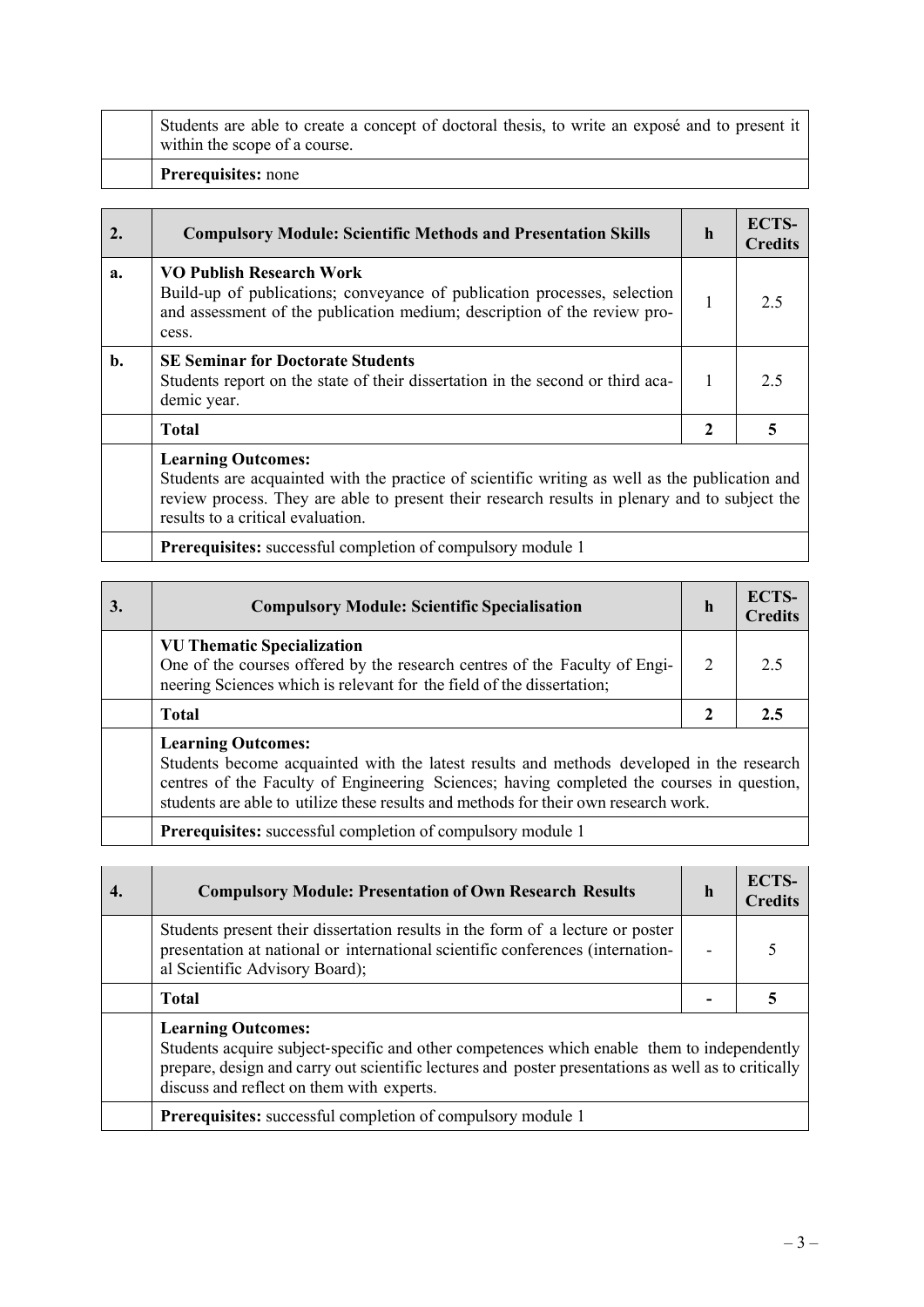| 5. | <b>Compulsory Module: Generic Skills</b>                                                                                                                                                                                                                                                                                                                                   | h | <b>ECTS-</b><br><b>Credits</b> |
|----|----------------------------------------------------------------------------------------------------------------------------------------------------------------------------------------------------------------------------------------------------------------------------------------------------------------------------------------------------------------------------|---|--------------------------------|
|    | Courses, as defined in the dissertation agreement, equal to 5 ECTS-Credits<br>have to be completed. One course may be chosen from the field of "Equali-<br>ty and Gender".<br>Additionally, courses are offered which develop didactic skills and compe-<br>tences for subsequent knowledge transfer of the field. Suitable courses are<br>marked in the course catalogue. |   |                                |
|    | <b>Total</b>                                                                                                                                                                                                                                                                                                                                                               |   | 5.0                            |
|    | <b>Learning Outcomes:</b><br>After the successful completion of this module, students possess advanced knowledge and<br>skills beyond their subject-specific competences which empower them to pursue independent                                                                                                                                                          |   |                                |

scientific activities and help them succeed in their future careers.

**Prerequisites:** successful completion of compulsory module 1

| 6. | <b>Compulsory Module: Doctoral Thesis Defence</b>                                                                                                                                                                                                                                                                                                                                                    | $\mathbf h$ | ECTS-<br><b>Credits</b> |
|----|------------------------------------------------------------------------------------------------------------------------------------------------------------------------------------------------------------------------------------------------------------------------------------------------------------------------------------------------------------------------------------------------------|-------------|-------------------------|
|    | Final oral dissertation defence before an examination board.                                                                                                                                                                                                                                                                                                                                         |             |                         |
|    | <b>Total</b>                                                                                                                                                                                                                                                                                                                                                                                         |             |                         |
|    | <b>Learning Outcomes:</b><br>Presentation, reflection on, and analysis of the dissertation results in the overall context of the<br>doctoral programme; the focus is on summarizing and explaining results of the research pro-<br>ject, on presenting the increase in knowledge for the discipline, on demonstrating evaluation<br>and methodical competences as well as on presenting the results. |             |                         |
|    | Prerequisites: successful completion of all compulsory and elective modules and positive<br>evaluation of the dissertation                                                                                                                                                                                                                                                                           |             |                         |

# (2) One elective module – equal to 5 ECTS-Credits – has to be completed:

 $\overline{\phantom{a}}$ 

| 1. | <b>Elective Module: Scientific Basics/Core Skills of the Thesis Topic</b>                                                                                                                   | $\mathbf h$ | <b>ECTS-</b><br><b>Credits</b> |
|----|---------------------------------------------------------------------------------------------------------------------------------------------------------------------------------------------|-------------|--------------------------------|
|    | Courses, as defined in the dissertation agreement, equal to 5 ECTS-Credits<br>have to be completed to develop the scientific basis/core competences for<br>the dissertation topic.          |             |                                |
|    | <b>Total</b>                                                                                                                                                                                |             |                                |
|    | <b>Learning Outcomes:</b><br>After the successful completion of this module, students possess the high level of interdisci-<br>plinary knowledge necessary for working on the dissertation. |             |                                |
|    | <b>Prerequisites:</b> successful completion of compulsory module 1                                                                                                                          |             |                                |

| 2. | <b>Elective Module: Scientific Specialisation Subject 1</b>                                                         | h | ECTS-<br><b>Credits</b> |
|----|---------------------------------------------------------------------------------------------------------------------|---|-------------------------|
|    | Cooperation in a third-party-funded project that has a direct relation to the<br>dissertation;                      | - |                         |
|    | <b>Total</b>                                                                                                        |   |                         |
|    | <b>Learning Outcomes:</b><br>Acquiring subject-specific and other competences for working in teams and for communi- |   |                         |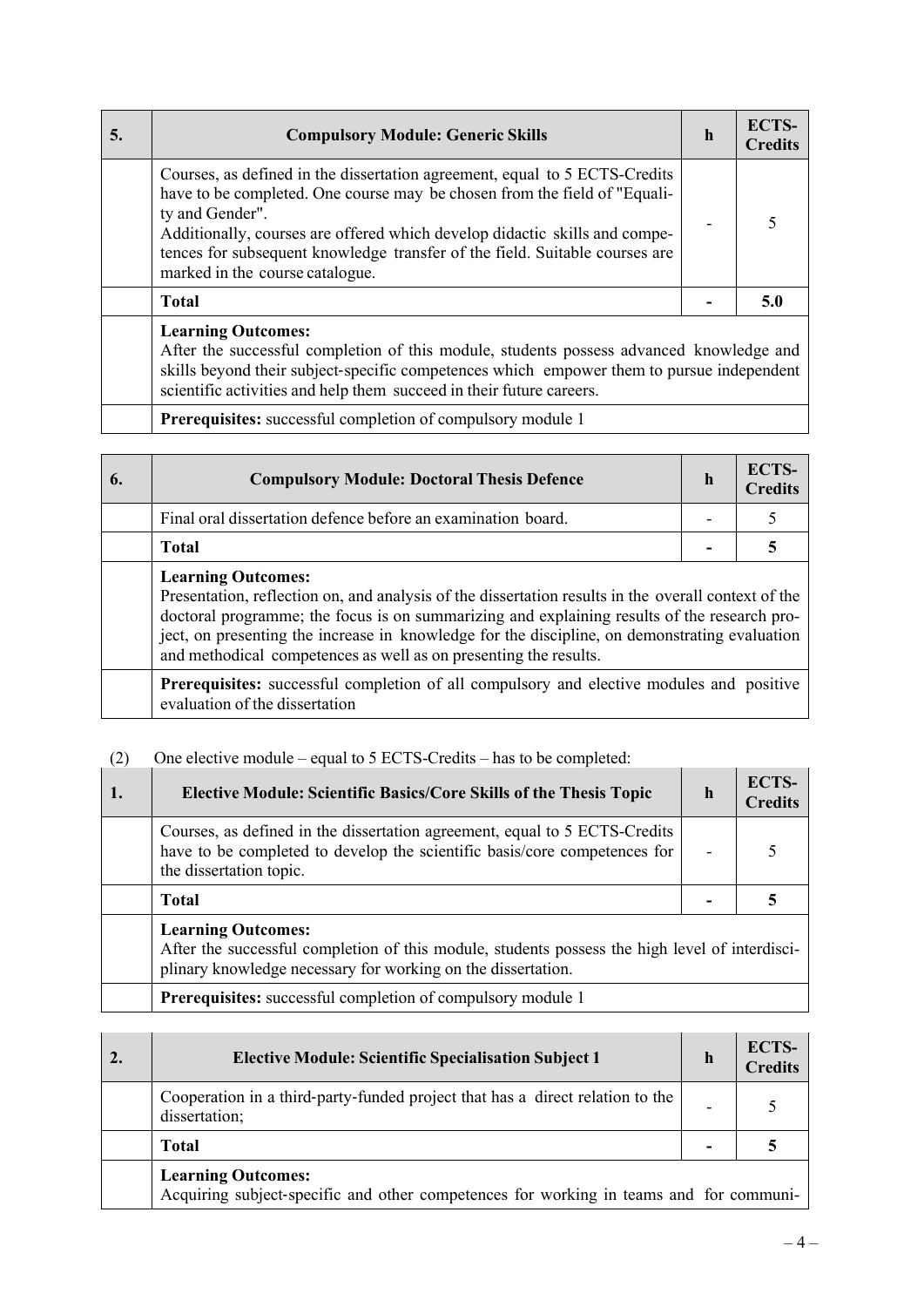| cating research results to the scientific community;               |
|--------------------------------------------------------------------|
| <b>Prerequisites:</b> successful completion of compulsory module 1 |

| 3. | <b>Elective Module: Scientific Specialisation Subject 2</b>                                                                                                                 | h | ECTS-<br><b>Credits</b> |
|----|-----------------------------------------------------------------------------------------------------------------------------------------------------------------------------|---|-------------------------|
|    | Publishing the research results of the dissertation in a scientific journal or<br>in conference proceedings;                                                                |   |                         |
|    | <b>Total</b>                                                                                                                                                                |   |                         |
|    | <b>Learning Outcomes:</b><br>Acquiring subject-specific and other competences for working in teams and for communi-<br>cating research results in the scientific community; |   |                         |
|    | <b>Prerequisites:</b> successful completion of compulsory module 1                                                                                                          |   |                         |

| <b>Elective Module: Scientific Specialisation Subject 3</b>                                                                                                                                                                                    | h | ECTS-<br><b>Credits</b> |
|------------------------------------------------------------------------------------------------------------------------------------------------------------------------------------------------------------------------------------------------|---|-------------------------|
| Participation in international scientific forums, where internationally<br>acknowledged experts familiarize students with the current state of re-<br>search in the area of the dissertation topic (e.g. during a summer or winter<br>school); |   |                         |
| <b>Total</b>                                                                                                                                                                                                                                   |   |                         |
| <b>Learning Outcomes:</b><br>Acquiring subject-specific and other competences for working in teams and for communi-<br>cating research results to the scientific community;                                                                    |   |                         |
| <b>Prerequisites:</b> successful completion of compulsory module 1                                                                                                                                                                             |   |                         |

## **§ 7 Dissertation**

- (1) In the course of the doctoral programme, a dissertation has to be written, which equals 150 ECTS-Credits. The dissertation is a piece of scientific work which serves to prove the student's ability to cope with scientific questions in an independent way. The dissertation topic has to be chosen from one of the scientific subjects represented at the Faculty of Engineering Sciences and has to show a scientific relation to an examination subject defined by the curriculum of the respective field of study.
- (2) The dissertation can also consist of a minimum of three articles (peer-reviewed) that are related in terms of subject matter or methods and that have been accepted for publication by acknowledged scientific journals listed in the web of science or Scopus. The student must be the first author of a minimum of two of these articles. If the articles were written by several authors, the student's own contribution must be clearly shown and must be added to the dissertation. The student has to compile a detailed summary of the working field, the methods used and the results gained whereas the articles included in the dissertation must be related. In addition, an outlook on the further scientific and methodical development of the subject is to be prepared.
- (3) The student has to propose a team of supervisors, consisting of at least two people (dissertation committee), and to nominate one of them as the supervisor mainly responsible (with venia docendi). It is permissible to propose supervisors (with the exception of the main supervisor) from subject-related fields. In justifiable exceptional cases it is possible for students to propose only one supervisor.
- (4) Prior to beginning the work, the student has to communicate the dissertation topic and names of the supervisors in writing to the body responsible for study law. Topic and supervisors are considered as accepted, if the body responsible for study law does not veto them by means of a de-